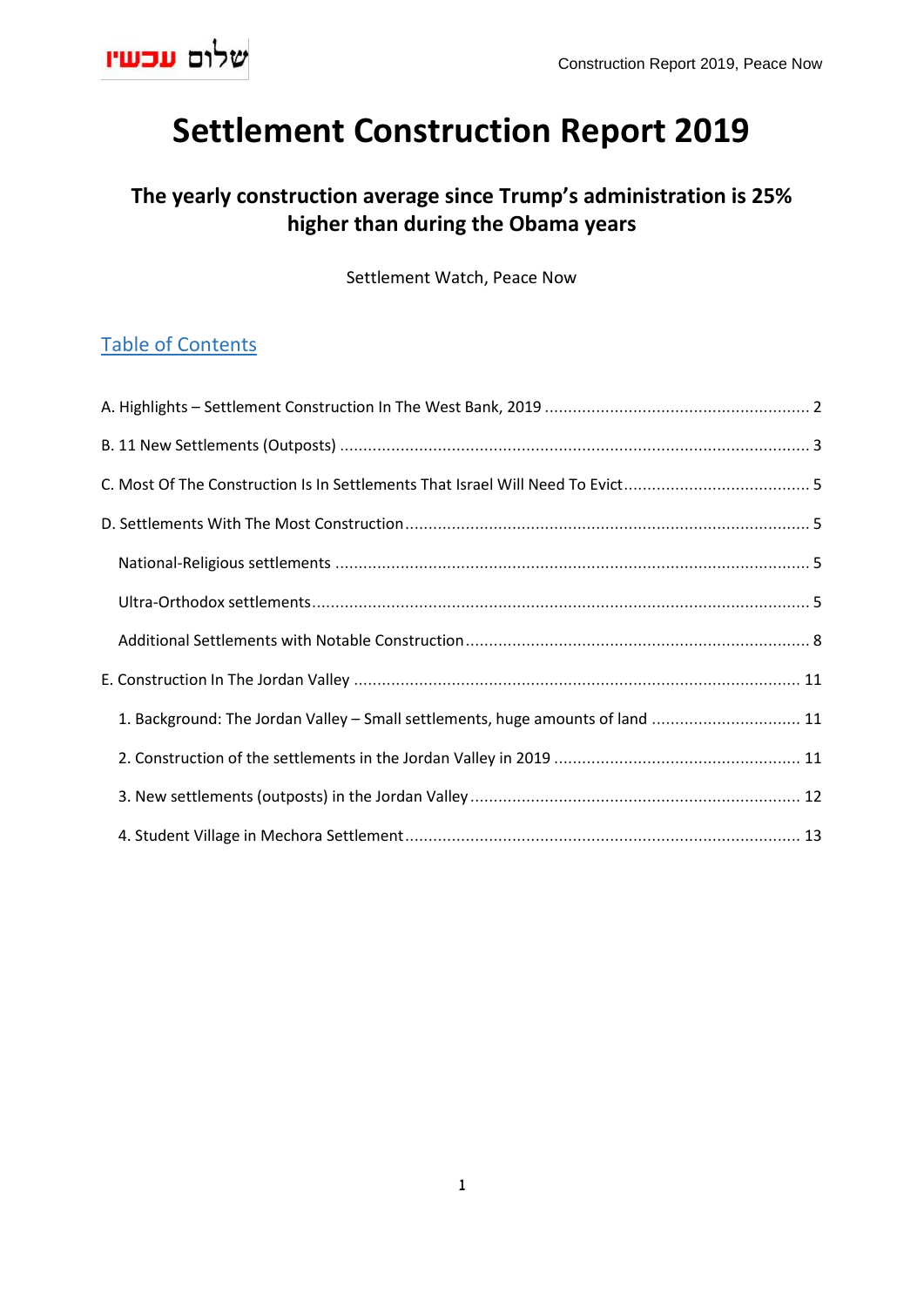

## **A. Highlights – Settlement Construction In The West Bank, 2019**

(East Jerusalem excluded)

Peace Now's count according to aerial photos:

- **11 New settlement outposts (illegal agriculture farms) were established in 2019**, all of them in areas that Israel will need to evict under a two state solution (east of the Geneva Initiative proposed border)
- **1,917 new housing units** began construction in 2019.
- **Yearly average of construction since Trump's administration (2,267 units) is 25% higher than the yearly average under Obama's administration (1,807 units).** In the last 3 years there were 6,800 new units (yearly average of 2,267 units) according to Peace Now's count. 2,783 units in 2017; 2,100 units in 2018; and 1,917 units in 2019; compared to an average of 1,807 units per year in the years 2009 – 2016: 1,174 units in 2009; 1,545 units in 2010; 1,792 units in 2011; 1,554 units in 2012; 1,684 in 2013; 3,100 in 2014; 1,800 in 2015; and 1,814 in 2016.
- **Nearly 63% (1,200 housing units**) of the new construction was in settlements east of the [proposed](http://www.geneva-accord.org/)  [Geneva Initiative border,](http://www.geneva-accord.org/) i.e. **settlements likely to be evacuated in a two-state agreement**.
- **At least 10% (195 housing units**) of the construction **was illegal, in illegal outposts.**
- The vast majority of new construction, **91% (1,764 housing units), was for permanent structures**, while that the remainder was mobile homes both in outposts and in settlements.
- **61 new public buildings** (such as schools, synagogues etc.) started to be built, alongside **87 structures for industry or agriculture** (53%! of them in illegal outposts).
- **56% of the construction was in national-religious settlements** (1,065 units)**; 39% of the construction was in Ultra-Orthodox settlements** (741 units) and only **5% of the construction was in secular settlements**.

#### **Advancement of Plans and Tenders in 2019 (January-December)**

- **8,457 Housing units** were advanced through plans in 58 settlements. Almost 68% (5,783 housing units) of the planned units were east of the purposed Geneva Initiative border.
- Tenders were published for 1,761 housing units, 956 of them in settlements and 805 units in East Jerusalem Israeli neighborhoods.

It should be noted that since January 2020 and before the election on March  $2^{nd}$ , the Israeli government managed to advance plans for 7,582 units [\(including 3,401 units in E1\)](https://peacenow.org.il/en/netanyahu-promotes-the-construction-in-e1) and to publish tenders for 3,332 units (1,785 of them in settlements and 1,547 in East Jerusalem, including [in Givat Hamatos\)](https://peacenow.org.il/en/construction-in-givat-hamatos-a-lethal-blow-to-the-prospect-of-peace).

Download the full list of [construction starts per settlement](http://peacenow.org.il/wp-content/uploads/2020/03/Construction_starts_2019_List.xlsx) – click here

[Appendix: The construction in the settlements in the Jordan Valley](http://peacenow.org.il/en/construction-in-jordan-valley-2019)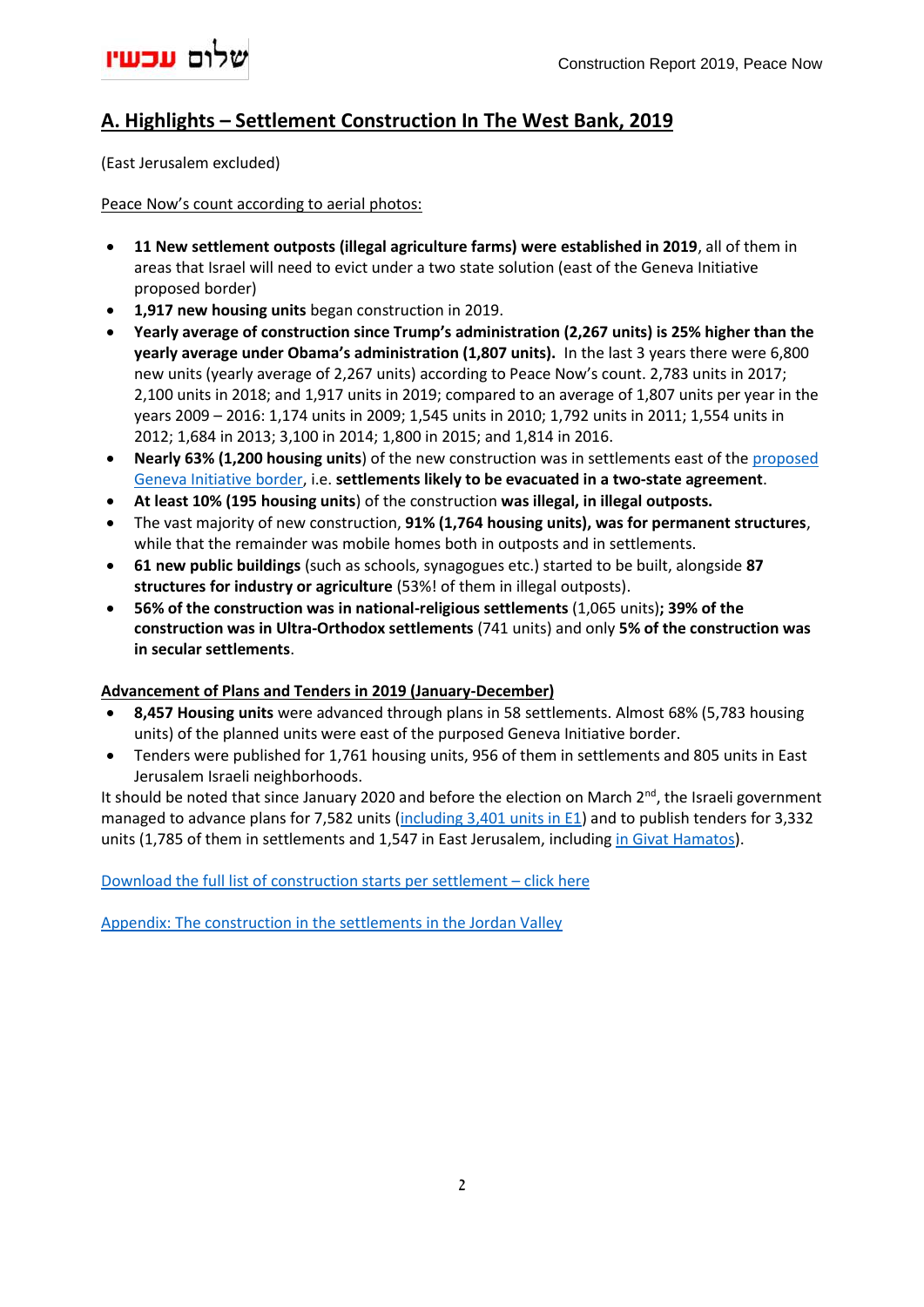# שלום עכשיו



# <span id="page-2-0"></span>**B. 11 New Settlements (Outposts)**

In 2019, 11 new outposts were established throughout the West Bank: two in the Bethlehem area; three east of Jerusalem in the vicinity of E1 and Khan Al-Ahmar, one in the southern Mount Hebron region; one in the northern Jordan Valley, four in the vicinity of Ramallah. In recent years[, illegal](https://peacenow.org.il/en/return-of-the-outpost-method)  [outposts have again become a choice method,](https://peacenow.org.il/en/return-of-the-outpost-method) whereby settlers establish facts on the ground by building unauthorized settlements knowing fully well that the government will allow them to remain and to try to retroactively legalize them while tacitly encouraging their growth.

**The 11 new outposts set up in 2019 are all styled as farms**. The farms allow settlers to take over vast areas (pasture and agricultural cultivation) with only a small group of people—one family and several youngsters—who maintain the farm and take control of land. This control often involves them additionally driving off [Palestinian farmers from the area.](https://tv.social.org.il/en/activists-in-the-jordan-valley) For more information on the return of the outpost phenomenon, [see here.](https://peacenow.org.il/en/return-of-the-outpost-method)

## **Outposts established in 2019:**

[Tekoa E](https://peacenow.org.il/en/settlements/settlement1094-en) - Bethlehem area [Nofei Prat South \(Hill 324\)](https://peacenow.org.il/en/settlements/settlement1101-en) - East of Jerusalem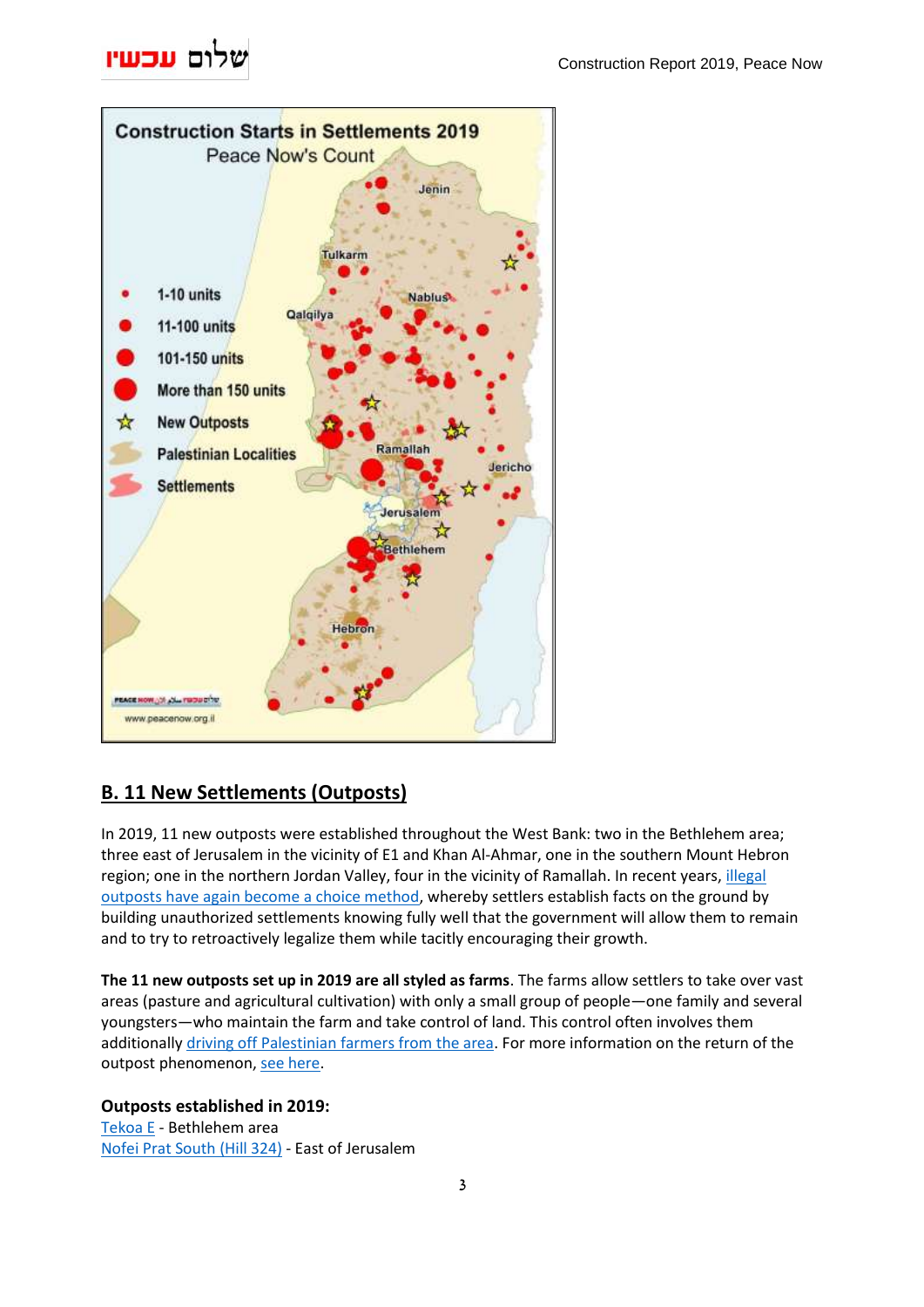

[Susiya East](https://peacenow.org.il/en/settlements/settlement1102-en) - South Mount Hebron Mitzpe HaTorah - East of Jerusalem Rimonim North - East of Ramallah Maskiot South – Northern Jordan Valley Nili West - West of Ramallah Makhrour outpost - Bethlehem area Halamish East - North of Ramallah Mitzpe Kramim East - East of Ramallah Kedar East - East of Jerusalem



Nili West, a new farm outpost west of Ramallah



Nofei Prat South (hill 324), east of Jerusalem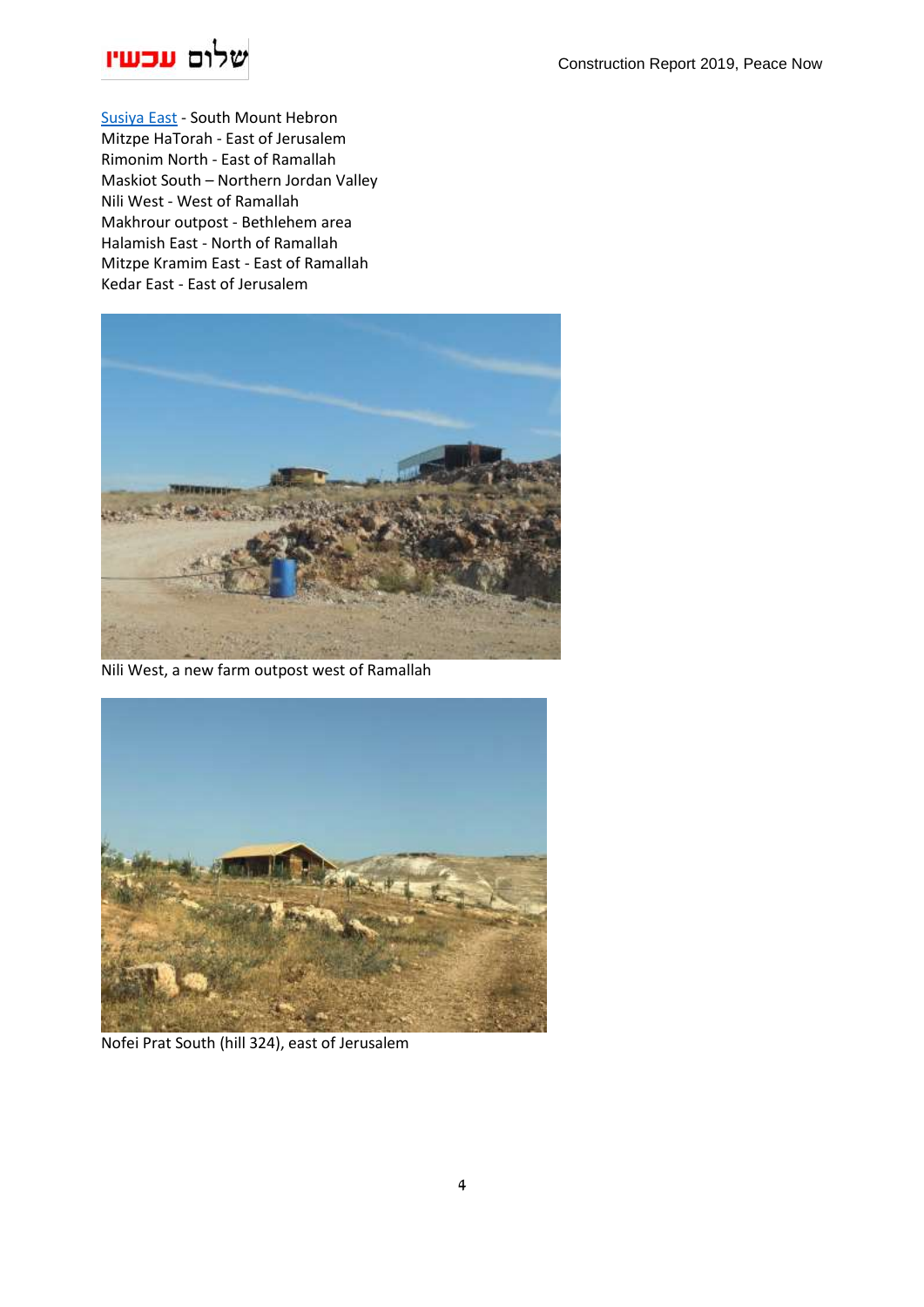

## <span id="page-4-0"></span>**C. Most Of The Construction Is In Settlements That Israel Will Need To Evict**

Peace Now's Settlement Watch annual construction report for 2019 reveals that the construction was largely focused in isolated settlements and in areas that are highly problematic in terms of a two-state solution. 63% (1,200 housing units) of the new housing starts were in areas that are east of the proposed Geneva Initiative border. 1,200 units are the potential for another 5,000-6,000 settlers to move in those houses when completed, which means Israel will need to evict many more settlers in order to implement a two-state conflict-ending resolution.

The [Geneva Initiative](https://geneva-accord.org/geneva-maps/) is a model of an Israeli-Palestinian permanent agreement that has been informally agreed upon by both Israelis and Palestinians of significant status in a variety of professions and is currently the only document for which there is agreement, albeit informal. According to the model, Israel will be able to annex a minor amount of Palestinian land encompassing most settlers in return for exchanging to the Palestinian state land out of Israeli territory .

Consequently, **the Israeli government is digging the pit where Israel is on track to fall.** Every house built in the settlements and every family that moves to live there will cost Israel a painful and difficult evacuation. Even if one does not believe that peace can be reached in the near future, it makes no sense to build settlements and to make the conflict insoluble.

### <span id="page-4-1"></span>**D. Settlements With The Most Construction**

#### <span id="page-4-2"></span>National-Religious settlements

**Most of the construction, about 1,065 housing units (56%)**, in 2019, was in ideological religiousnational settlements. This is a large number for such settlements, which tend to be small. Only around one-third of the settlers live in national-religious settlements (another third live in ultra-Orthodox settlements and another third in mixed urban settlements or secular settlements, sometimes called "quality of life" settlements). This means that the government has devoted much of its construction and development resources to a relatively small interest group of national-religious settlers.

#### <span id="page-4-3"></span>Ultra-Orthodox settlements

Nearly 40% of construction starts in 2019 were in four ultra-Orthodox settlements (741 housing units in Modi'in Illit, Beitar Illit, Givat Ze'ev's Agan HaAyalot neighborhood, and Tel Zion in Kochav Ya'akov). The ultra-Orthodox, or Haredi, population has a high growth rate (many children in each family), leaving a lot of young couples each year in need of housing, and they prefer to live in separate, ultra-Orthodox neighborhoods, which the government designates and builds for them. Living beyond the Green Line for them is not generally the preference; they come to the settlements because the state builds suitable and cheap housing for them (for more on the ultra-Orthodox settlements, [see here\)](https://peacenow.org/entry.php?id=10147#.XmT_W3Iza70):

- **Modi'in Illit** The ultra-Orthodox settlement west of Ramallah, near the Green Line, includes the most construction per settlement in 2019 with 396 housing units that began to be built there. This took place mainly in the areas within the settlement that were not yet built-up, and will be built as high-rise buildings.
- **Agan HaAyalot neighborhood, Givat Zeev** In the ultra-Orthodox neighborhood of Givat Ze'ev "Agan Haayalot" southwest of Ramallah, 153 new housing units began to be built in 2019. The neighborhood notably lies beyond the Geneva Initiative proposed border because at the time when the Geneva Accord was signed, in 2003, the area was not yet built and therefore was designated for the Palestinians. The neighborhood started to be built only in 2007.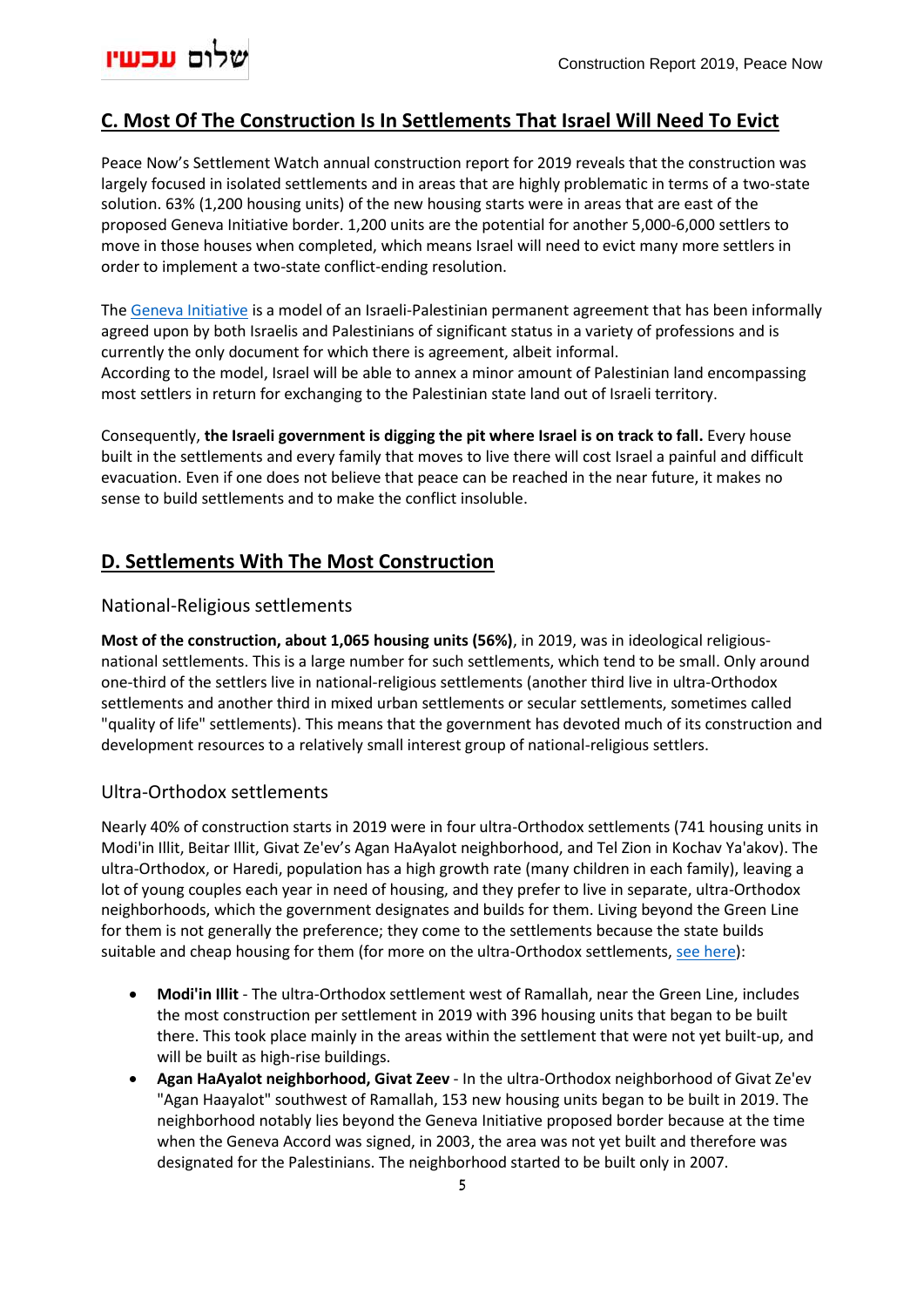# שלום עכשיו

• **Beitar Illit** - In the ultra-Orthodox settlement west of Bethlehem, new 152 housing units have begun to be built, both in the new neighborhood, Beitar Illit C, which significantly expands the built-up area of the settlement to another ridge, as well as in the older neighborhood, Beitar Illit B which continues to be built.

**Only a small part of the construction in 2019, about 5%, was in secular or mixed urban settlements.** Apart from Ariel, where 73 housing units were built, mixed or other secular settlements had little construction—11 housing units in Adam, 5 in Hinnanit, 6 in Naomi, etc.). This may indicate that in the end, **national-religious motives for moving to the settlements still play a central role, and that the broader Israeli public, which does not see an ideological obligation to settle in the Occupied Territories, is not flocking to live in them.** The exception is, as mentioned, the ultra-Orthodox public, which the state encourages through affordable housing in predominantly Haredi settlements.



Modi'in Illit, 2018



Modi'in Illit, 2019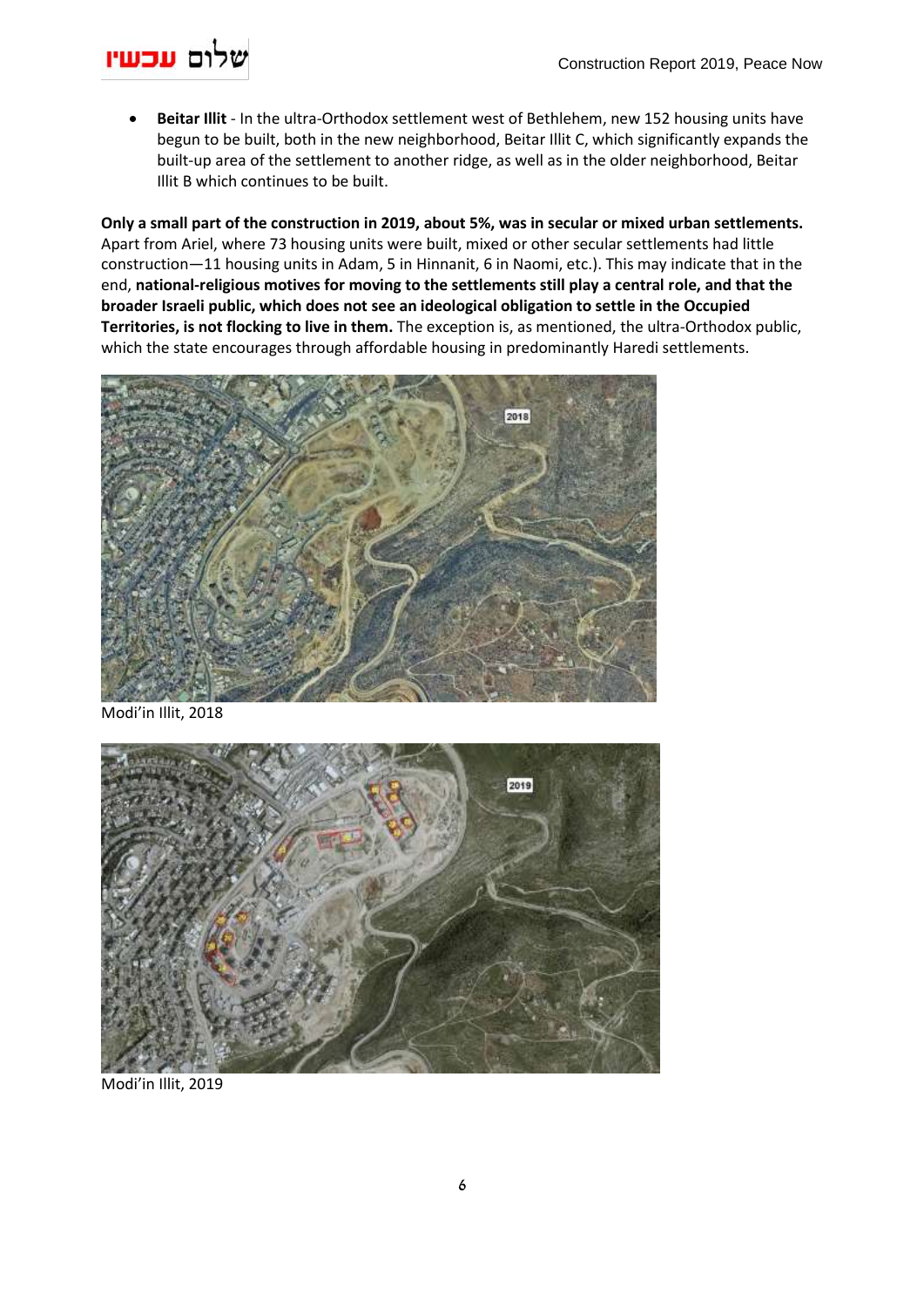# שלום עכשיו



Agan HaAyalot neighborhood, Givat Zeev, 2018



Agan HaAyalot neighborhood, Givat Zeev, 2019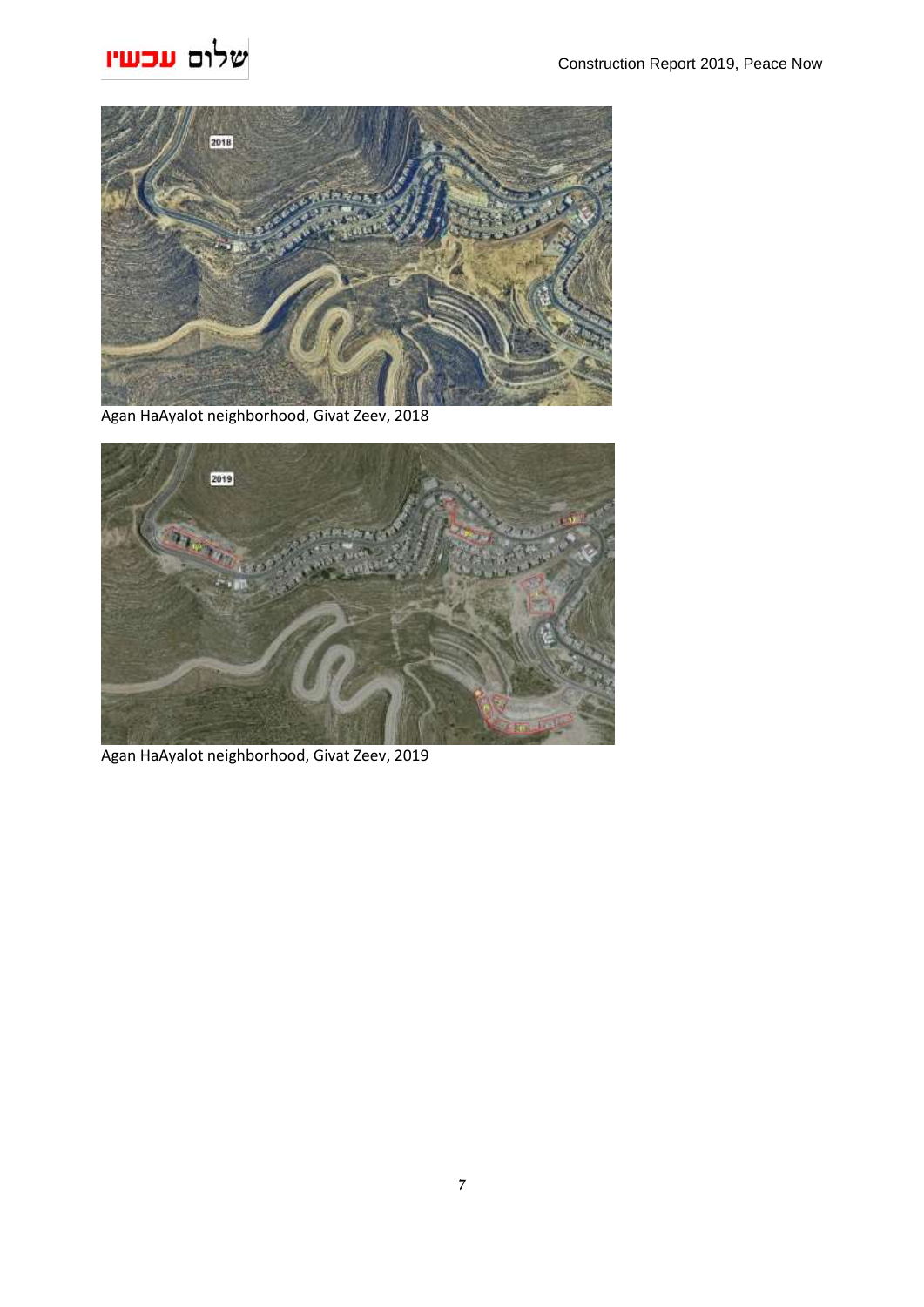

## <span id="page-7-0"></span>Additional Settlements with Notable Construction

**Bruchin settlement**, established in the 1990s as an illegal outpost and retroactively authorized as a legal settlement by the government in 2012, has enjoyed tremendous construction momentum. No less than 94 new housing units have been built in 2019 (in addition to 77 housing units built in 2018), a very large amount for a small settlement. The area where Bruchin is located, in the Salfit region southeast of Qalqiliya, is very difficult for land swaps (Bruchin is 10 km from the Green Line), which would highly disrupt and in some places sever the territorial contiguity between Palestinian towns in the area. The settlements in the area have witnessed an explosion in settlement expansion in the last decade. For example, in addition to Bruchin, the settlement of **Leshem** was established in recent years, although formally it is defined as an extension of the settlement Alei Zahav. In 2019, 61 new housing units were built, after 180 were built in the previous two years.



Bruchin, 2018



Bruchin, 2019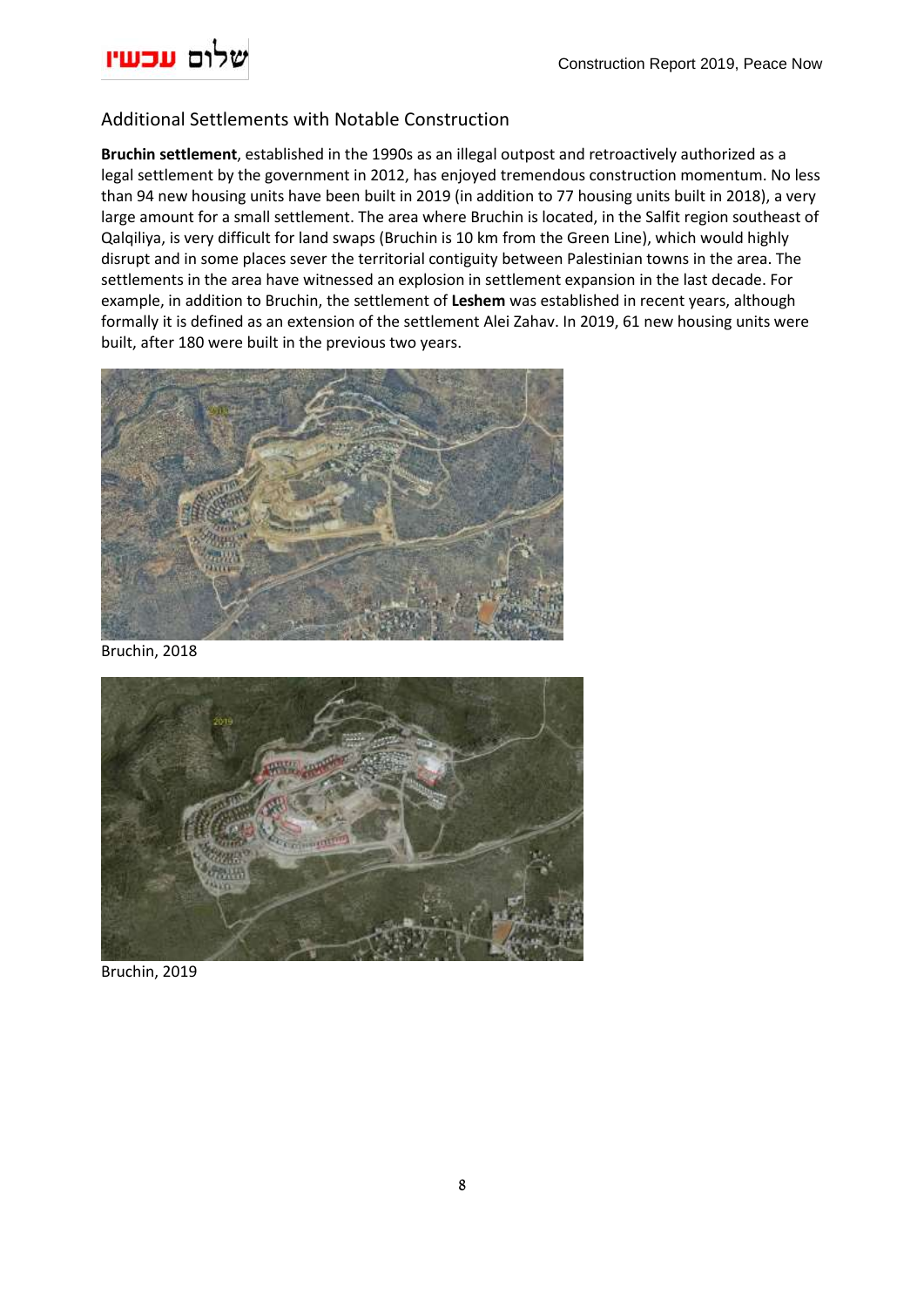

**Nokdim and Kfar Eldad** - In the Nokdim settlement, infrastructure work began on a new large neighborhood, as well as in a nearby settlement called Kfar Eldad, which formally is defined as part of Nokdim. This construction is part of a continuing trend of building and development in the Nokdim and Tekoa settlement area in the wake of the completion of the Za'atra bypass road (aka the "Lieberman [Road"\)](http://peacenow.org.il/wp-content/uploads/2016/01/leiberman-road-report.pdf). The increased pace of construction continues to this day (for mor[e see here\)](http://peacenow.org.il/wp-content/uploads/2016/01/leiberman-road-report.pdf). In addition, a helicopter landing pad was built for then-Defense Minister Avigdor Lieberman, who lives in the settlement.



Kfar Eldad (right) and Nokdim (left), 2018



Kfar Eldad (right) and Nokdim (left), 2019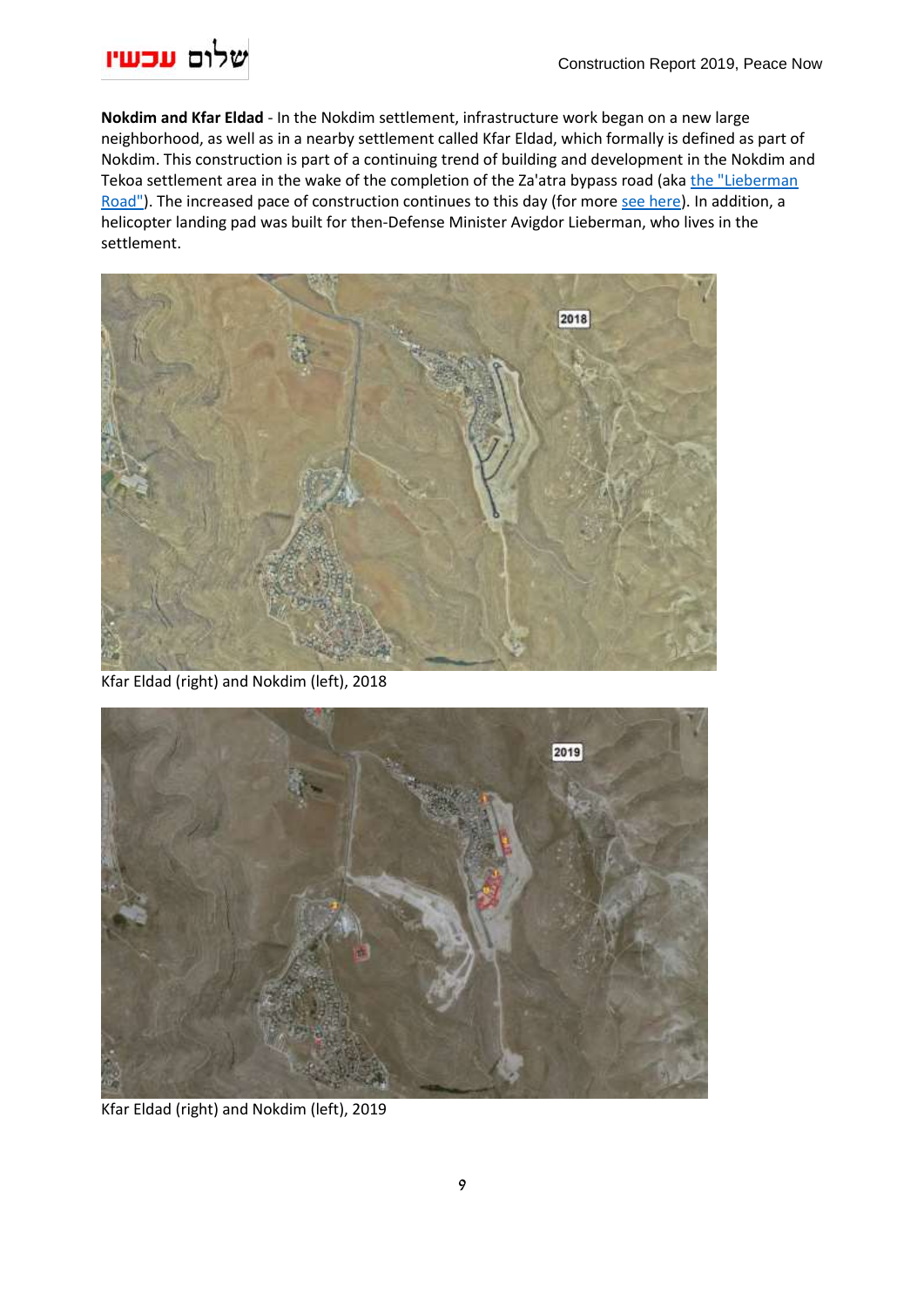

**Nili** – The settlement of Nili saw construction starts for 115 housing units, a very large amount for a small settlement. As elsewhere in the settlements, there was a burst of settlement construction, of apartments with several housing units, in contrast to the construction of villas and terraced houses typical of the small settlements.



Nili, 2018



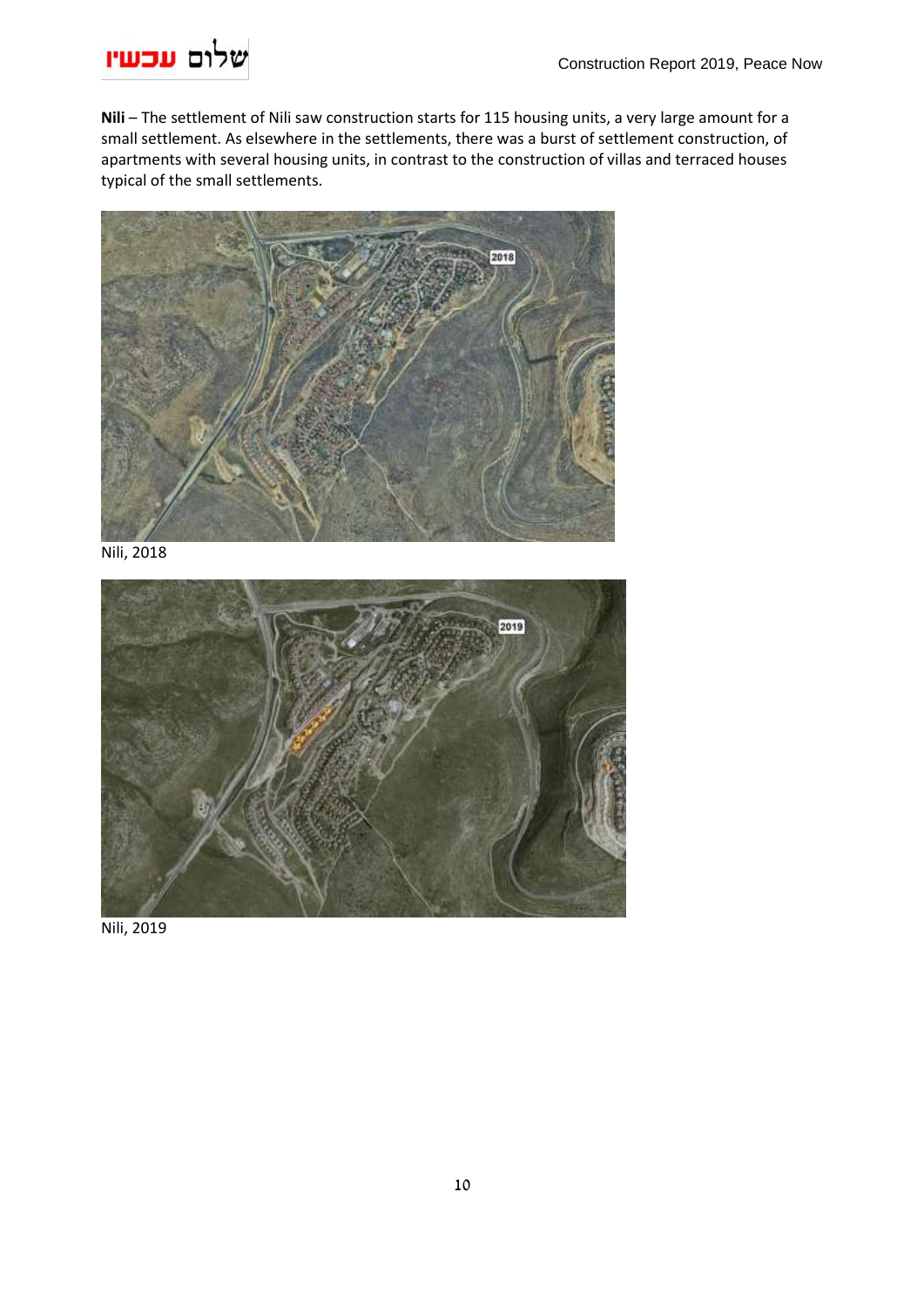

# <span id="page-10-0"></span>**E. Construction In The Jordan Valley**

### <span id="page-10-1"></span>1. Background: The Jordan Valley – Small settlements, huge amounts of land

Since 1967, Israeli governments have tried to encourage settlement in the Jordan Valley through various incentives. Recently, the prime minister announced plans to annex the valley. In September 2019, he presented an annexation blueprint map for [22.3% of the West Bank](https://peacenow.org.il/en/data-on-netanyahus-jordan-valley-annexation-map) in the Jordan Valley, with 30 settlements and 18 illegal outposts. The so-called Trump Plan, crafted with ample input from Netanyahu, supports an annexation of the Jordan Valley although with [a slightly different map than](https://peacenow.org.il/en/data-on-annexation-and-populated-land-swaps-under-the-trump-plan)  [Netanyahu's](https://peacenow.org.il/en/data-on-annexation-and-populated-land-swaps-under-the-trump-plan). For the sake of the following report, the Jordan Valley boundaries were defined according to [Netanyhau's proposed annexation map](https://peacenow.org.il/en/data-on-netanyahus-jordan-valley-annexation-map).

Despite the efforts of various governments, all failed to bring a massive amount of settlers to the Jordan Valley. Currently, only 12,788 settlers live in the Valley—about 3% of the settlers (interestingly, in the East Bank, Jordan, the Jordanian government managed to bring hundreds of thousands of residents to the area with the same climate and distances from Jordanian populated centers).

At the same time, [the takeover of the Jordan Valley](https://peacenow.org.il/en/jordan-valley) lands is almost complete. Since 1967, Israel has implemented a policy of [dispossession of the Palestinians](https://tv.social.org.il/en/activists-in-the-jordan-valley) - an absolute majority of the land was seized for firing zones and training purposes, and hundreds [of thousands of dunams were allocated to settlers](https://rhr.org.il/heb/wp-content/uploads/Kerem-Navot.pdf)  [for agricultural use.](https://rhr.org.il/heb/wp-content/uploads/Kerem-Navot.pdf) The Palestinians have limited areas where Israel allows them to build and live in small enclaves of about 5% of the Valley—in the Jericho area that is Area A, and in some small villages considered Area B. 95% of the Valley is considered to be Area C, under full Israeli control, and Israeli policy is not to permit any construction and development for the Palestinians.

Thus, the reality in the Jordan Valley is one whereby **a small minority of residents (12,788 settlers) control 95% of the land, while the Palestinian majority (52,950 - 81% of the Valley's population) are confined to small enclaves in the remaining 5% of the area.**

### <span id="page-10-2"></span>2. Construction of the settlements in the Jordan Valley in 2019

In the past decade, an average of 103 housing units have been built in the Jordan Valley settlements, with most of the construction located in relatively large settlements on its western edge: in the Kochav HaShachar, Alon, and Mitzpe Yericho.

**In 2019, there were 110 housing unit construction starts in the Valley's settlements and outposts**, slightly above average. It is possible to say that in the last three years there has been a relative increase in such construction starts, but it is still early to be determined as a trend.

Among other things, 10 new units were established in th[e Kedem Arava](https://peacenow.org.il/en/settlements/settlement1067-en) [outpost,](https://peacenow.org.il/kedem-arava) making it a large outpost with dozens of families. In Mul Nevo outpost, which consists of a single farm with one resident and several employees, about eight families were added in the last two years, and in the last two years five new caravans taken root (provided by [Amana\)](https://peacenow.org.il/en/unraveling-mechanism-behind-illegal-outposts).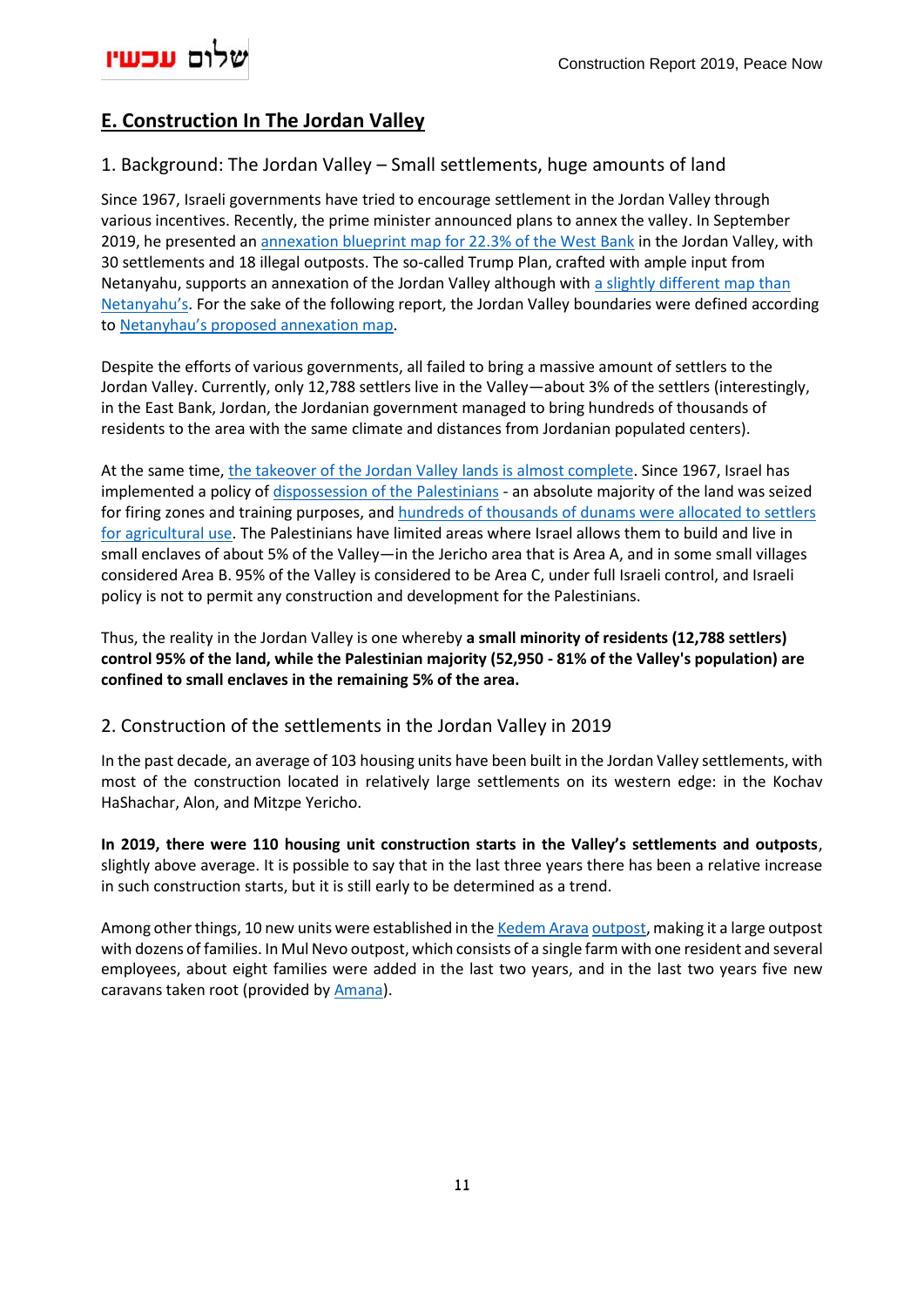

New caravan homes in Mul Nevo outpost, 20 February 2019



Peace Now's Count

## <span id="page-11-0"></span>3. New settlements (outposts) in the Jordan Valley

In 2012, the phenomenon of building new illegal outposts renewed, mainly as agricultural farms consisting of a limited number of settlers, allowing them to take control of large areas through grazing and removing Palestinian farmers from their land. (For more information on the return of the outpost phenomenon[, see here.](https://peacenow.org.il/en/return-of-the-outpost-method) For more information on the mechanism behind illegal outpost building, [see](https://peacenow.org.il/en/unraveling-mechanism-behind-illegal-outposts)  [here.](https://peacenow.org.il/en/unraveling-mechanism-behind-illegal-outposts))

Of the 40 outposts established since 2012, 30% (12 outposts) were in the Jordan Valley. The takeover of vast areas, and the harassment and driving out of Palestinian farmers by settlers from these newly [established outposts,](https://tv.social.org.il/en/activists-in-the-jordan-valley) is rampant throughout the area.

I**n 2019, four new outposts were established** in the Jordan Valley: **Mitzpeh HaTorah** (farm for haredi yeshiva students, adjacent to Mitzpe Yericho settlement), **Rimonim North** and **Mitzpe Kramim East** farms in the vicinity of Kochav Hashahar (note: these farms sometimes "migrate" from place to place);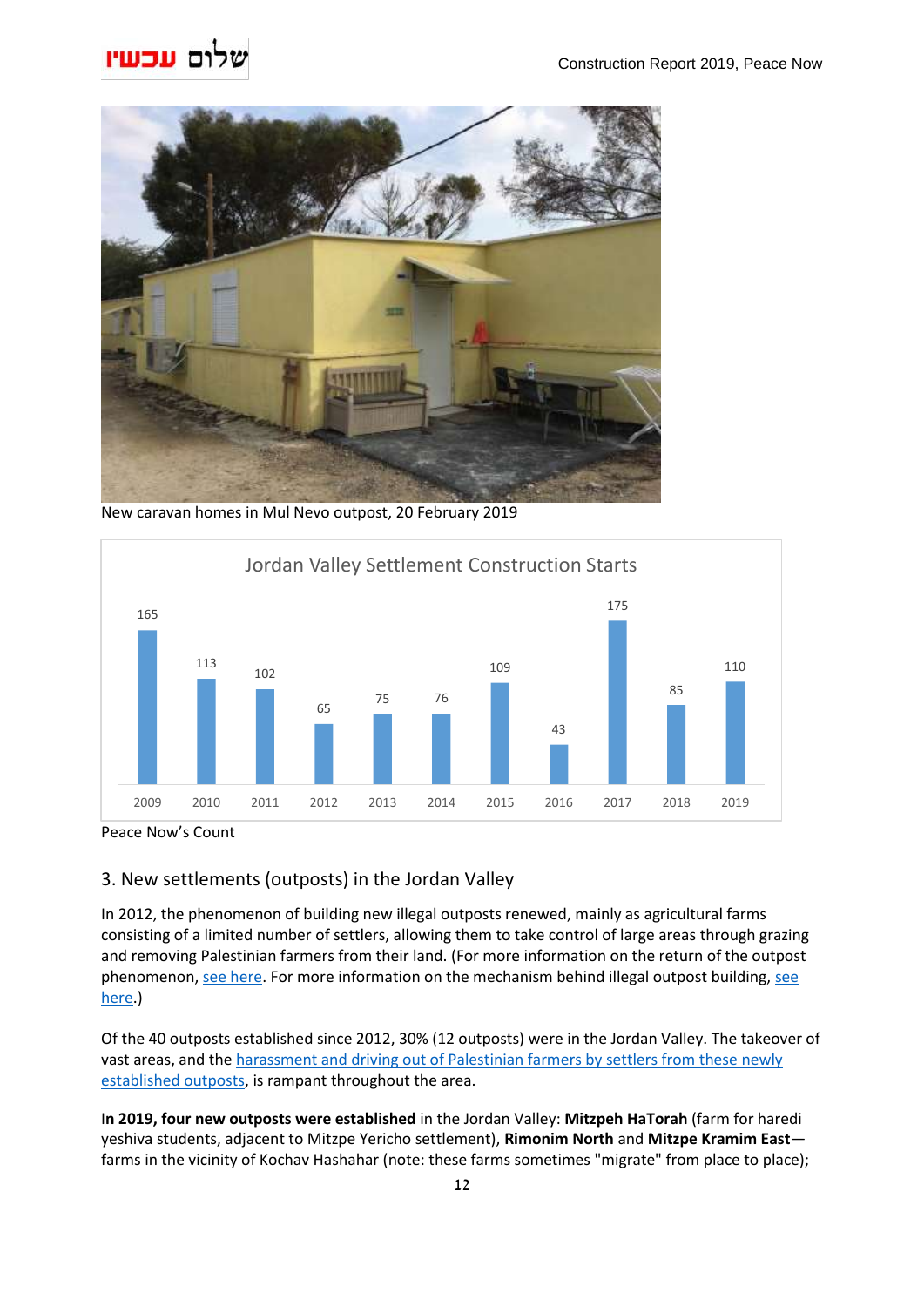

and **Maskiyot South** (agricultural farm south of Maskiyot settlement in the north of the Valley, west of Alon Road).

| <b>Year Established</b> | <b>New Outposts in the Jordan Valley</b> |
|-------------------------|------------------------------------------|
| 2013                    | Bitronot (Brosh)                         |
| 2015                    | Malachei Hashalom                        |
| 2016                    | Shirat Haasabim                          |
| 2016                    | Um Zuka                                  |
| 2017                    | Kedem Arava                              |
| 2018                    | Beintayim Farm                           |
| 2018                    | Kochav Hashahar East                     |
| 2018                    | Gadi Base                                |
| 2019                    | Mitzpe HaTorah                           |
| 2019                    | <b>Rimonim East</b>                      |
| 2019                    | Maskiyot South                           |
| 2019                    | Mitzpe Kramim East                       |

### <span id="page-12-0"></span>4. Student Village in Mechora settlement

One of the ways to develop and grow settlements is by establishing student villages, where students enjoy discounted housing and scholarships in exchange for community activity in the settlement. In recent years, several student villages have been established in the settlements (e.g. in Pnei Kedem outpost southeast of Bethlehem, Rimonim settlement, and Almog settlement). In the past year, a new student village has been established in Mechora settlement in the north of the Jordan Valley.



Mechora, 2018



Mechora 2019 – New student village